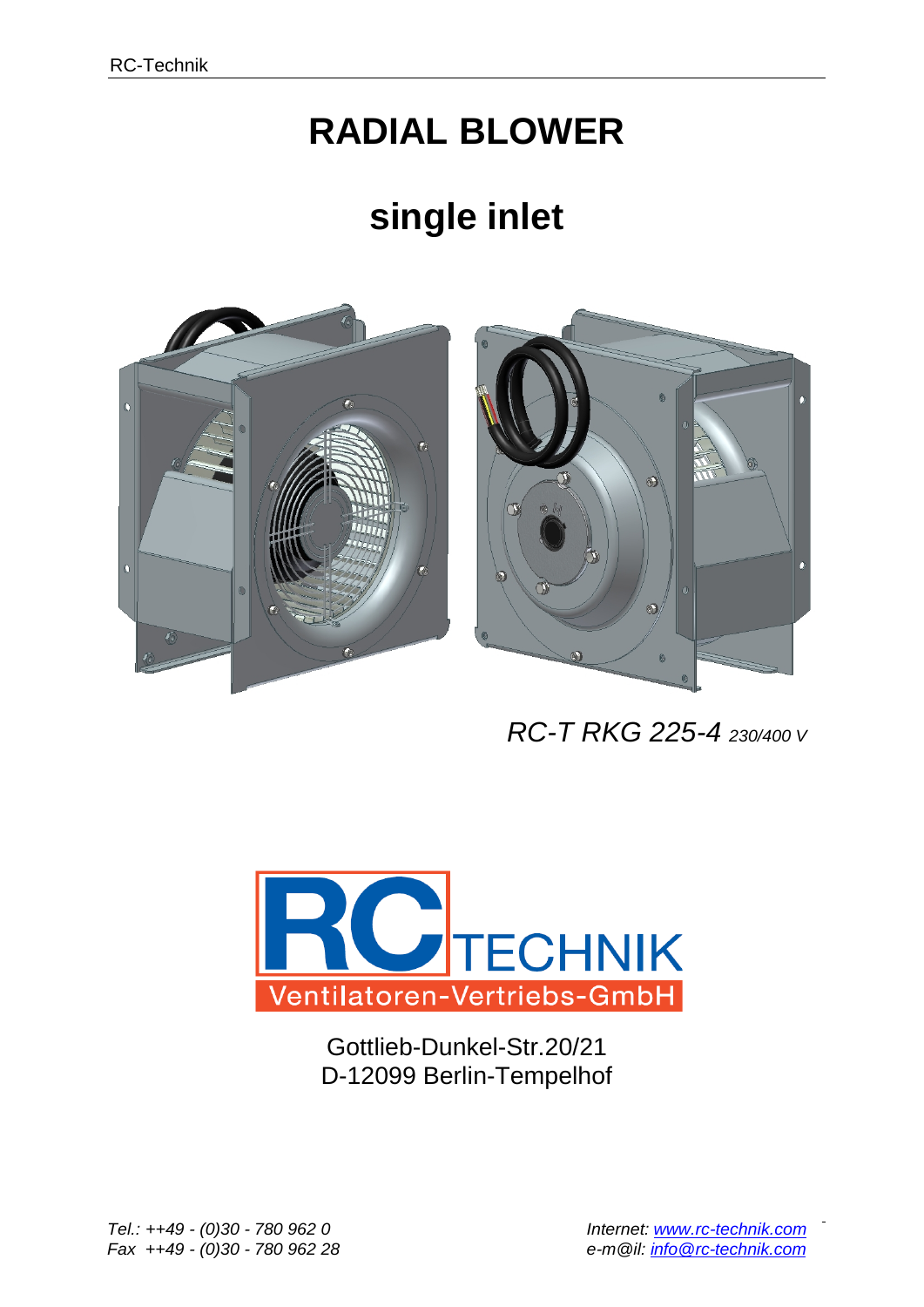| <b>Product:</b>               | Radial blower RC-T RKG 225-4 230/400 V,<br>single inlet with spiral casing                                                                                                                                                                                                                                           |                                                                                                                                                                                                                                                                                                                                             |
|-------------------------------|----------------------------------------------------------------------------------------------------------------------------------------------------------------------------------------------------------------------------------------------------------------------------------------------------------------------|---------------------------------------------------------------------------------------------------------------------------------------------------------------------------------------------------------------------------------------------------------------------------------------------------------------------------------------------|
| <i><b>Model:</b></i>          | Model with protection guard<br>Motor construction type: three-phase current motor with<br>integrated thermal contacts<br>Spiral casing: galvanized sheet steel, colour-coated<br>Impeller wheel: galvanized sheet steel, colour-coated<br>available:<br>- in various RAL colour tones<br>- with electrical connector |                                                                                                                                                                                                                                                                                                                                             |
| Technical data:               | Nominal voltage<br>Frequency<br>Power consumption<br><b>Current consumption</b><br>Volume flow<br>Static pressure increase<br>Rated speed<br>Motor protection type<br>Operating temperature<br>Weight<br>Expected service life<br>Connection cable<br>Certification                                                  | $3 - 400$ V (Y)<br>50 Hz<br>0.7 KW, Cos phi 0.86<br>1.0A<br>see performance curve<br>see performance curve<br>1290 min <sup>-1</sup><br>IP 54; insulation class F<br>$-25+60$ °C<br>8 kg<br>40,000 hours of operation, 40 °C<br>ambient temperature<br>as reference value<br>(depending on marginal conditions)<br>700 mm long<br><b>CE</b> |
| <b>Direction of rotation</b>  | counter-clockwise (viewed from rotor)                                                                                                                                                                                                                                                                                |                                                                                                                                                                                                                                                                                                                                             |
| <b>Direction of movement:</b> | inlet on rotor side                                                                                                                                                                                                                                                                                                  |                                                                                                                                                                                                                                                                                                                                             |
| <b>Mounting position:</b>     | rotor axis horizontal or vertical                                                                                                                                                                                                                                                                                    |                                                                                                                                                                                                                                                                                                                                             |
| <b>Connection diagram:</b>    |                                                                                                                                                                                                                                                                                                                      |                                                                                                                                                                                                                                                                                                                                             |
|                               | U <sub>2</sub><br>W1 V1<br>TK TK                                                                                                                                                                                                                                                                                     | U1<br>black<br>V1<br>blue<br>W1<br>brown<br>U <sub>2</sub><br>red                                                                                                                                                                                                                                                                           |



 $\frac{1}{1}$   $\frac{1}{1}$   $\frac{1}{1}$ 

 $\begin{array}{c|c|c|c|c|c} | & | & | & | & | \\ \hline \end{array}$  L2 L1 PE

V2 grey W2 orange TK white PE yellow-